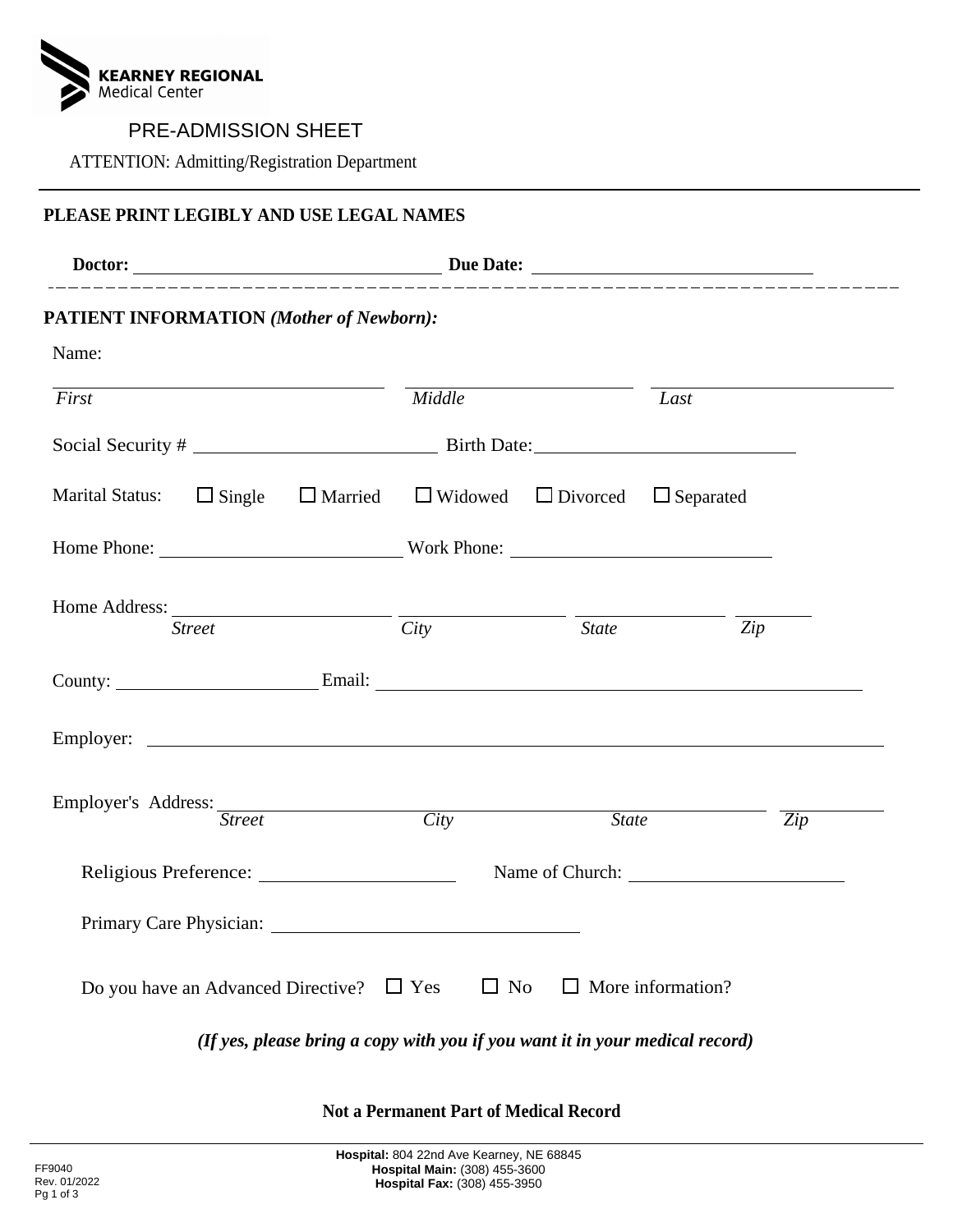

 $\mathcal{S}$  and  $\mathcal{S}$  are dependently dependently dependently dependently dependently. PRE-ADMISSION SHEET

*If the mother is unwed at conception, birth, or any time between and the biological father's name is added to the birth certification*, both parents must sign an example of Paternity in the processes of a notary public. Identification is required. This must be completed and notarized *presence of a notary public. Identification is required. This must be completed and notarized at the Hospital.*

## **FATHER OF NEWBORN:**

| First                                                                                        | Middle           |              | Last             |  |
|----------------------------------------------------------------------------------------------|------------------|--------------|------------------|--|
|                                                                                              |                  |              |                  |  |
| Marital Status: $\Box$ Single $\Box$ Married $\Box$ Widowed $\Box$ Divorced $\Box$ Separated |                  |              |                  |  |
| Home Phone: Work Phone:                                                                      |                  |              |                  |  |
| <b>Street</b>                                                                                | City             | <b>State</b> | Zip              |  |
|                                                                                              |                  |              |                  |  |
| Employer's Address: Street                                                                   | $\frac{City}{t}$ | State        | $\overline{Zip}$ |  |
| ,我们也不会有什么。""我们的人,我们也不会有什么?""我们的人,我们也不会有什么?""我们的人,我们也不会有什么?""我们的人,我们也不会有什么?""我们的人             |                  |              |                  |  |
| <b>NEAREST RELATIVE (if different from above):</b>                                           |                  |              |                  |  |
|                                                                                              |                  |              |                  |  |
| Home Phone: Work Phone:                                                                      |                  |              |                  |  |
| <b>EMERGENCY CONTACT</b> (if different from above):                                          |                  |              |                  |  |
|                                                                                              |                  |              |                  |  |
|                                                                                              |                  |              |                  |  |